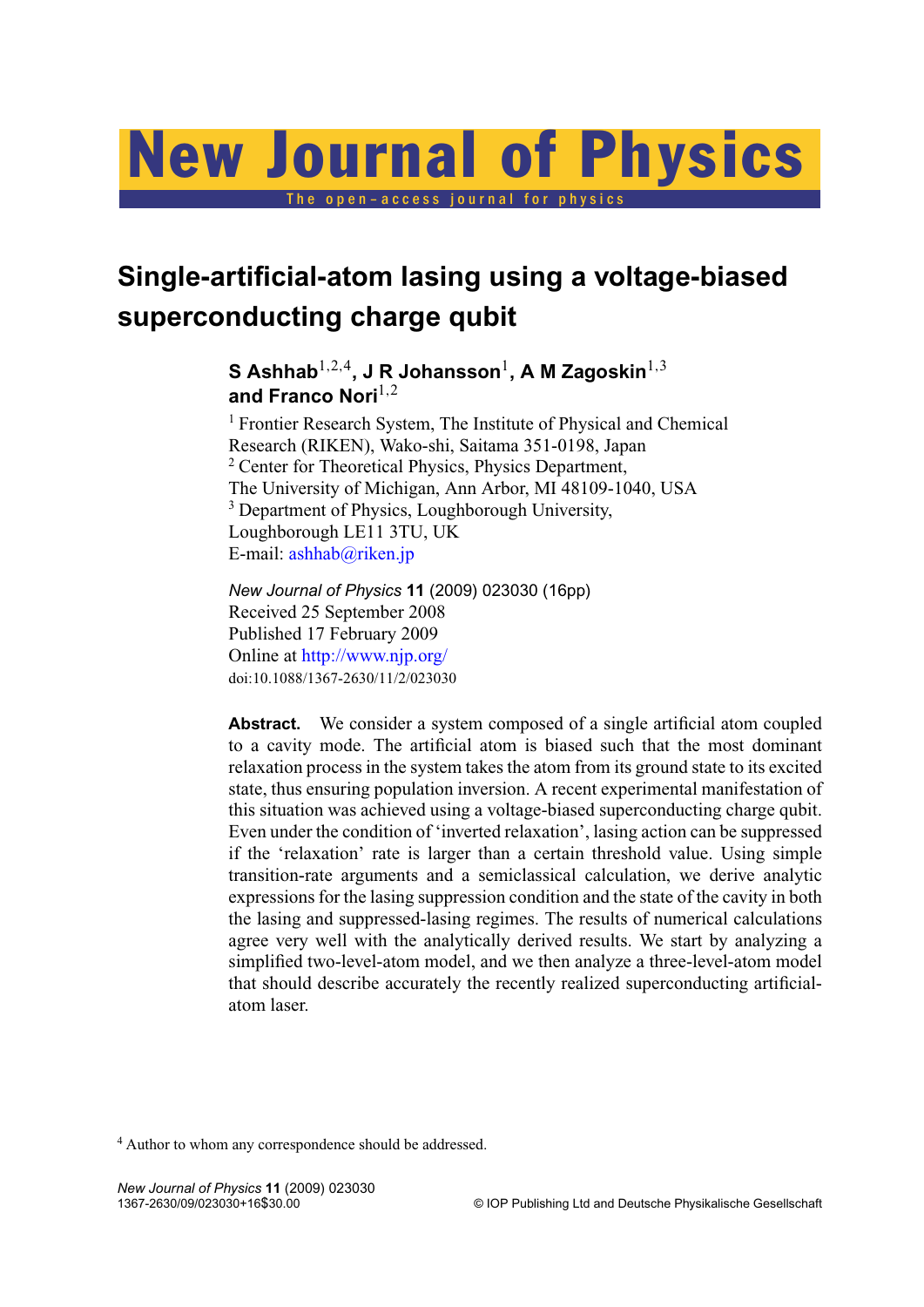# **Contents**

|                                | <b>Introduction</b>    |                                                                                                                                                                                                                                |    | 2              |
|--------------------------------|------------------------|--------------------------------------------------------------------------------------------------------------------------------------------------------------------------------------------------------------------------------|----|----------------|
|                                | 2. The two-level atom  |                                                                                                                                                                                                                                |    | 3              |
|                                |                        |                                                                                                                                                                                                                                |    | 3              |
|                                | 2.2                    |                                                                                                                                                                                                                                |    | $\overline{4}$ |
|                                |                        |                                                                                                                                                                                                                                |    | 5              |
|                                | 2.4                    |                                                                                                                                                                                                                                |    | 7              |
|                                |                        |                                                                                                                                                                                                                                |    | -8             |
| <b>3.</b> The three-level atom |                        |                                                                                                                                                                                                                                |    | 10             |
|                                |                        |                                                                                                                                                                                                                                |    | 10             |
|                                |                        |                                                                                                                                                                                                                                |    | 12             |
|                                |                        |                                                                                                                                                                                                                                |    | 13             |
|                                | 3.4.                   |                                                                                                                                                                                                                                |    | 13             |
|                                |                        | 3.5. Numerical calculations enterstated in the set of the set of the set of the set of the set of the set of the set of the set of the set of the set of the set of the set of the set of the set of the set of the set of the |    | 14             |
|                                | 4. Conclusion          |                                                                                                                                                                                                                                | 15 |                |
|                                | <b>Acknowledgments</b> |                                                                                                                                                                                                                                |    |                |
| <b>References</b>              |                        |                                                                                                                                                                                                                                |    | 16             |

# **1. Introduction**

Superconducting circuits have received increased interest in recent years, particularly for their possible use in quantum information processing and as artificial atoms [\[1\]](#page-15-0). In relation to the artificial-atom concept, the idea of placing such an atom in contact with a harmonic-oscillator circuit element, which serves as a cavity, has attracted a great deal of attention [\[2\]](#page-15-0). Such circuit quantum electrodynamics systems hold promise for studying various quantum-optics phenomena in a highly controllable and easily tunable setting, as well as exploring parameter regimes that are inaccessible using natural atoms.

One of the most intriguing and counterintuitive phenomena in the fields of atomic physics and quantum optics is lasing [\[3\]](#page-15-0). Given the above-mentioned advantages of superconducting circuits for studying atomic-physics and quantum-optics phenomena, it is natural to investigate superconducting implementations of lasing. Indeed, there have been a number of recent theoretical proposals [\[4\]](#page-15-0)–[\[8\]](#page-15-0) and experimental demonstrations of lasing [\[9,](#page-15-0) [10\]](#page-15-0) and population inversion [\[11\]](#page-15-0) in superconducting systems.

In [\[4\]](#page-15-0), a cyclically manipulated artificial atom is constantly driven into its excited state, from which it can relax by emitting a photon into the cavity, thus establishing a lasing state. In [\[6\]](#page-15-0), an atom that is illuminated by an oscillating field with a properly chosen frequency emits photons into a low-frequency cavity. Here, we analyze a situation that is different from both [\[4\]](#page-15-0) and [\[6\]](#page-15-0), but is closer to the usual picture of lasing with natural atoms. Furthermore, the models that we study are closely related to the experiment of [\[9\]](#page-15-0). It should be mentioned here that similar models have been studied in the past in the study of single-atom lasing (see e.g. [\[12,](#page-15-0) [13\]](#page-15-0)). A similar model was also analyzed in [\[5\]](#page-15-0), but that paper explored different parameter regimes and analyzed different aspects of the problem from the present paper.

Using a transition-rate-based calculation, a semiclassical calculation and numerical simulations, we analyze the different possible states of the cavity as the system parameters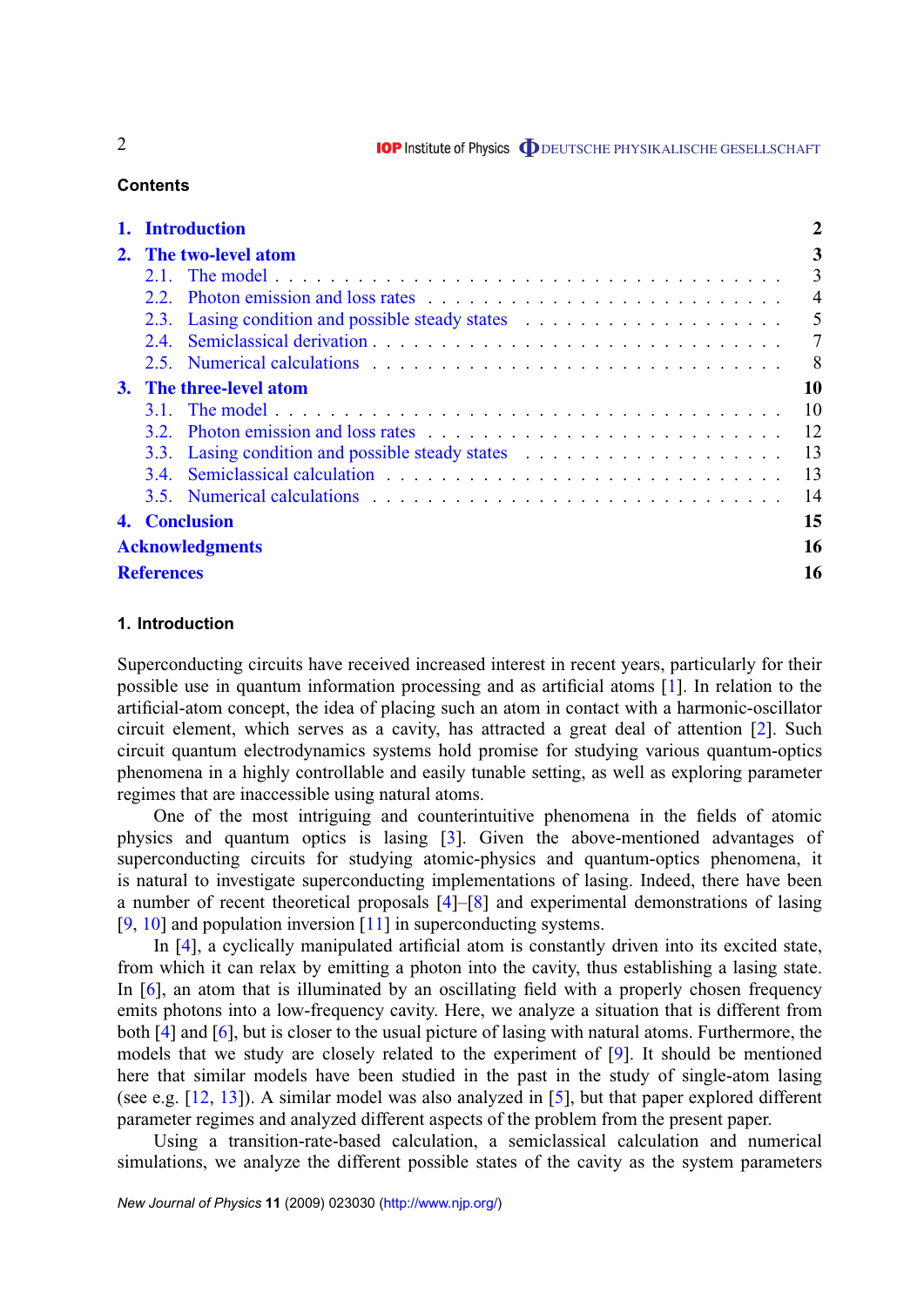<span id="page-2-0"></span>

**Figure 1.** Schematic diagram of a two-level atom interacting with a cavity mode. The coupling strength for the exchange of excitations between the atom and the cavity is *g*. The atom is biased such that it experiences 'inverted relaxation' from the ground to the excited state, with rate  $\Gamma$ . The loss rate of photons out of the cavity is  $\kappa$ .

are varied. Each one of the analytic calculations has its advantages. The transition-rate-based calculation derives in a transparent manner the lasing suppression condition and the state of the cavity deep in the lasing and the suppressed-lasing regimes. The semiclassical calculation provides a good approximation for the state of the cavity throughout the lasing state, but is not suited for analyzing the suppressed-lasing regime, where it turns out that the state of the cavity takes the form of a thermal state. For clarity, we start by analyzing a simplified two-level-atom model, and we later take the same approach to analyze a three-level-atom model that describes more accurately the experiment of [\[9\]](#page-15-0). In particular, we comment on a possible experimental implementation of the crossover between the lasing and thermal regimes with a superconducting artificial-atom laser.

#### **2. The two-level atom**

In this section, we analyze the simplified model where the atom contains two energy levels only. This model provides a good qualitative understanding of the mechanisms at play and the resulting phenomena in the experimental setup of interest to us. The qualitative understanding developed in this section will also be useful for identifying the importance of the different processes in the more realistic model analyzed in section [3](#page-8-0) below.

## *2.1. The model*

We consider the simple system composed of a two-level system interacting with a harmonic oscillator (which typically is one mode of an electromagnetic cavity). The system is shown schematically in figure 1. The Hamiltonian of the combined atom–cavity system is given by

$$
\hat{H} = \frac{\hbar \omega_a}{2} \hat{\sigma}_z + \hbar \omega_0 \hat{a}^\dagger \hat{a} + g \sigma_x \left( \hat{a} + \hat{a}^\dagger \right), \tag{1}
$$

where  $\omega_a$  is the characteristic frequency of the atom,  $\omega_0$  is the natural frequency of the cavity, *g* is the atom–cavity coupling strength,  $\hat{\sigma}_x$  and  $\hat{\sigma}_z$  are the usual Pauli matrices operating on the atomic state, and  $\hat{a}$  and  $\hat{a}^{\dagger}$  are, respectively, the annihilation and creation operators acting on the state of the cavity. We shall describe quantum states using the notation  $|n_a, n_c\rangle$ , where  $n_a = 0$ for the atomic ground state and  $n_a = 1$  for the excited state, and  $n_c$  represents the number of photons in the cavity.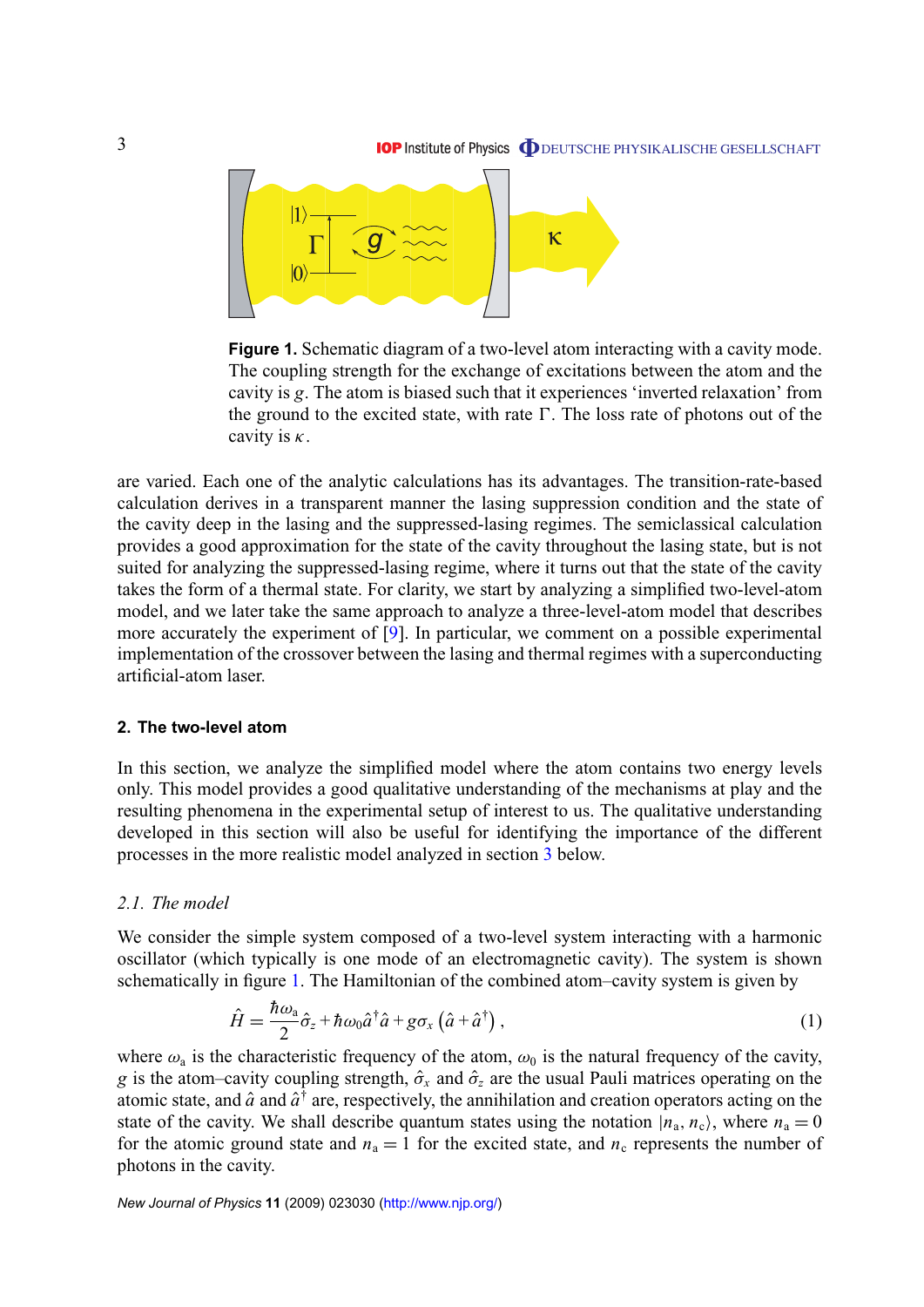<span id="page-3-0"></span>In order to have efficient emission of photons from the atom into the cavity, the atom and cavity frequencies must be almost equal. For the remainder of this paper, we shall take  $\omega_a = \omega_0$ . We also take this frequency to be the largest frequency (or energy) scale in the problem.

The setup is designed such that the atom's bias conditions cause it to 'relax' from the ground state to the excited state, with rate  $\Gamma$ .<sup>5</sup> In this section, the inverted relaxation is assumed to be part of the theoretical model under consideration; a similar process will be derived from first principles in a realistic three-level-atom model in section [3.](#page-8-0) It is this counter-intuitive, inverted relaxation that provides the mechanism for population inversion, which plays a crucial role in the realization of the lasing state. As such, one can say that the (usual) threshold condition for lasing action is automatically satisfied in this model. Note that we are ignoring any weak relaxation process pushing the atom from the excited to the ground state, since such a process would not affect the main points we wish to study. Furthermore, since the atom's relaxation rate will be taken to be very large, we shall ignore any additional atomic dephasing mechanisms. The cavity is taken to possess a decay rate  $\kappa$ .

An alternative description of the above situation concerning the bias conditions would be to say that the cavity is in contact with a heat bath that has a very small and positive temperature, while the atom is in contact with a heat bath that has a very small and negative temperature. It is worth mentioning here that a similar approach (with negative effective bath temperature) was used in [\[14\]](#page-15-0) to describe an amplification process.

# *2.2. Photon emission and loss rates*

In order to determine the state of the cavity for a given set of parameters, we first note that the above model contains a mechanism for photon emission into the cavity and a mechanism for photon loss from the cavity. We consider these two mechanisms separately.

The loss rate of photons from the cavity (i.e. the transition rate from the state  $|n_a, n\rangle$  to the state  $|n_a, n-1\rangle$ , where  $n_a$  represents the state of the atom) is given simply by the decay rate  $\kappa$ multiplied by the number of photons in the cavity *n*:

$$
\Gamma_{\rm loss} = n\kappa. \tag{2}
$$

Obtaining the photon emission rate requires a somewhat more careful analysis. We first consider the situation where there are no or few photons in the cavity. The atom's bias conditions constantly push it to its excited state. We can therefore assume the atom to be initially in the excited state. If the atom is in its excited state and the cavity has  $n - 1$  photons, the atom–cavity coupling (with matrix element  $g\sqrt{n}$ ) induces dynamics between the states  $|1, n - 1\rangle$  and  $|0, n\rangle$ . Since  $\Gamma \gg g$ , the dynamics will take the form of an incoherent process described by the transition rate  $W_{[1,n-1)\to[0,n]} = 4ng^2/\Gamma$ . Any population that starts to accumulate in the state  $|0, n\rangle$  will quickly relax to the state  $|1, n\rangle$ , because the atom is constantly pushed in this direction by its surrounding environment. These two steps complete the transition from the state  $|1, n - 1\rangle$ to the state  $|1, n\rangle$ , or in other words, the process of adding one photon to the cavity. Since the upward-relaxation process occurs at a very large rate, it can be treated as being instantaneous. We therefore find that the photon emission rate (i.e. the transition rate from the state  $|n_a, n-1\rangle$ )

<sup>&</sup>lt;sup>5</sup> Note that we do not use any factors of  $2\pi$  with decay rates. In other words, the occupation probability of the atom's ground state decreases in time as  $\exp\{-\Gamma t\}$ .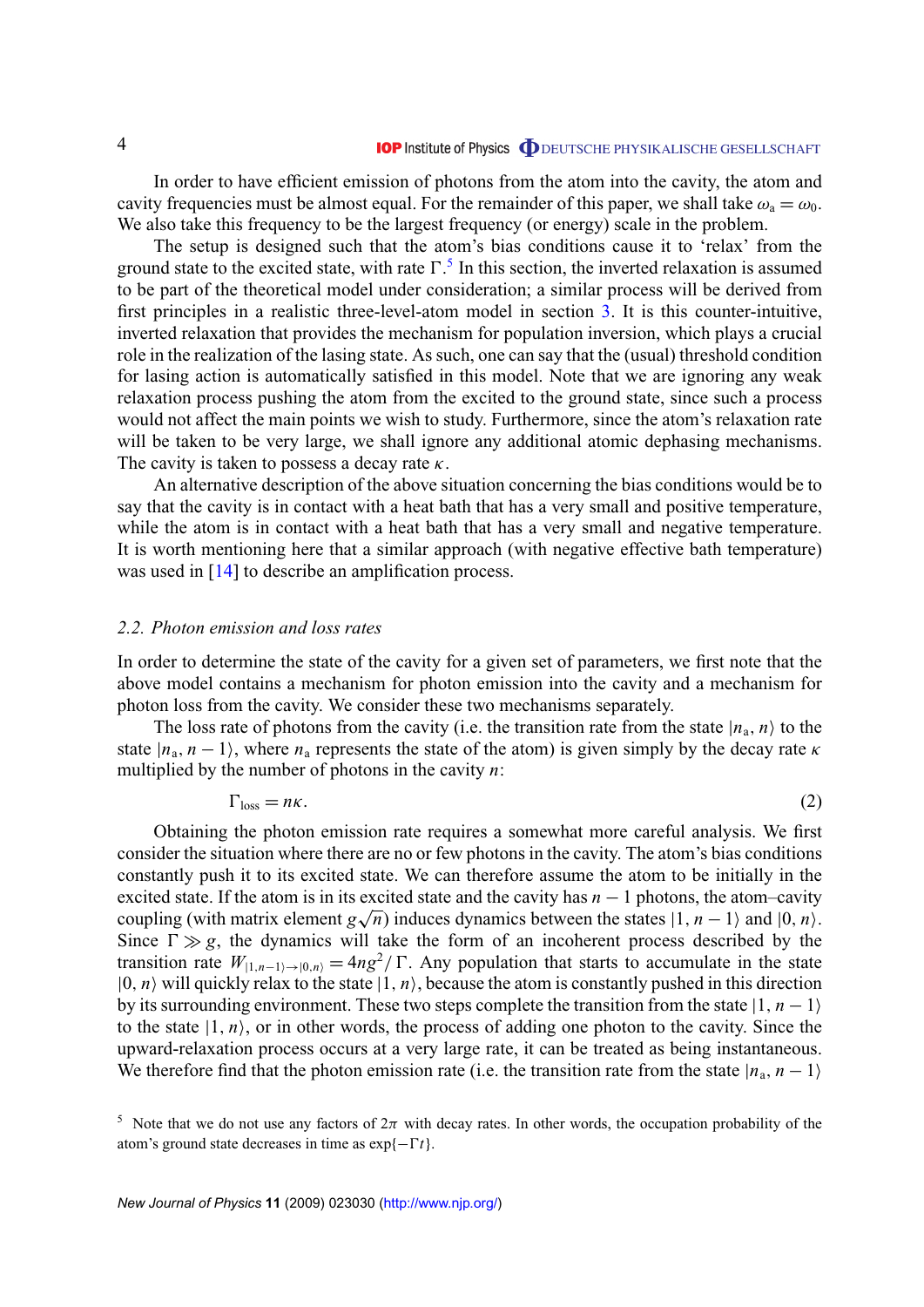<span id="page-4-0"></span>to the state  $|n_a, n\rangle$  is given by the rate of the  $|1, n-1\rangle \rightarrow |0, n\rangle$  transition, i.e.

$$
\Gamma_{\text{emission}} = \frac{4ng^2}{\Gamma}.
$$
\n(3)

The photon emission rate therefore increases linearly with *n* for small values of *n*. Clearly, this situation cannot persist for large  $n$ , since this mechanism is ultimately limited by the atom's relaxation rate  $\Gamma$ . Indeed, when  $g\sqrt{n}$  becomes comparable with or larger than  $\Gamma$ , the  $|1, n-1\rangle \leftrightarrow |0, n\rangle$  transitions must be treated as coherent oscillations. One can now argue that in the limit of very large *n*, where the system spends half of the time in each one of the two states ( $|1, n-1\rangle$ ) and  $|0, n\rangle$ ), the atom has a chance to incoherently relax from its ground state into its excited state only half of the time. In this case, the photon emission rate asymptotically reaches the value  $\Gamma/2$ , which it cannot exceed.

The main advantage of the above derivation of the photon emission rate is its simplicity, as well as the simplicity of the resulting expressions. A more detailed analysis of the photon emission rate for any value of *n* is possible, assuming that the cavity is in a coherent (i.e. lasing) state. This calculation will be carried out in section [2.4](#page-6-0) below (see also [\[12,](#page-15-0) [15\]](#page-15-0)).

#### *2.3. Lasing condition and possible steady states*

Combing the photon emission and loss rates as functions of photon number *n*, one can obtain the probability distribution of photon number states in the cavity. In particular, if this probability distribution has a peak for some value of *n*, the peak value can be obtained by locating the intersection point between the emission and loss rates. Some relevant examples of such a peakfinding calculation are depicted schematically in figure [2.](#page-5-0)

We treat the atom's relaxation rate  $\Gamma$  as the tunable parameter, keeping *g* and  $\kappa$  fixed. From equation (3) one can see that small values of  $\Gamma$  correspond to a large initial slope of the emission rate (at  $n = 0$ ), even though the emission rate reaches the saturation level for a relatively small value of *n*. Figure [2\(](#page-5-0)a) represents this situation. If we increase  $\Gamma$ , the initial slope of the emission rate decreases, but it eventually reaches a larger value. By comparing figures [2\(](#page-5-0)a) and (b), one can see that the peak value of the photon number in the cavity increases with increasing the pumping rate. This result agrees with intuitive expectations.

A change of behavior occurs when  $\Gamma$  reaches a certain regime, an expression for which will be given shortly. As can be seen from figure  $2(c)$  $2(c)$ , the peak value of *n* starts decreasing with increasing  $\Gamma$  and vanishes at a certain value of  $\Gamma$ . Beyond this point, the value of *n* with maximum occupation probability remains zero.

This suppression of lasing action by strong pumping is quite counterintuitive. It can be understood in terms of the quantum Zeno effect; at a certain point, the decoherence associated with pumping becomes the most dominant effect and inhibits the emission of photons from the atom into the cavity<sup>6</sup>. In the following, we shall analyze this effect, as well as the state of the cavity in the different regimes, more quantitatively.

By combining equations  $(2)$  and  $(3)$ , we find that if

$$
\frac{4g^2}{\Gamma} > \kappa,\tag{4}
$$

<sup>6</sup> A number of other situations where the quantum Zeno effect plays an interesting role in superconducting and double-quantum-dot circuits have been analyzed recently; see e.g. [\[16,](#page-15-0) [17\]](#page-15-0).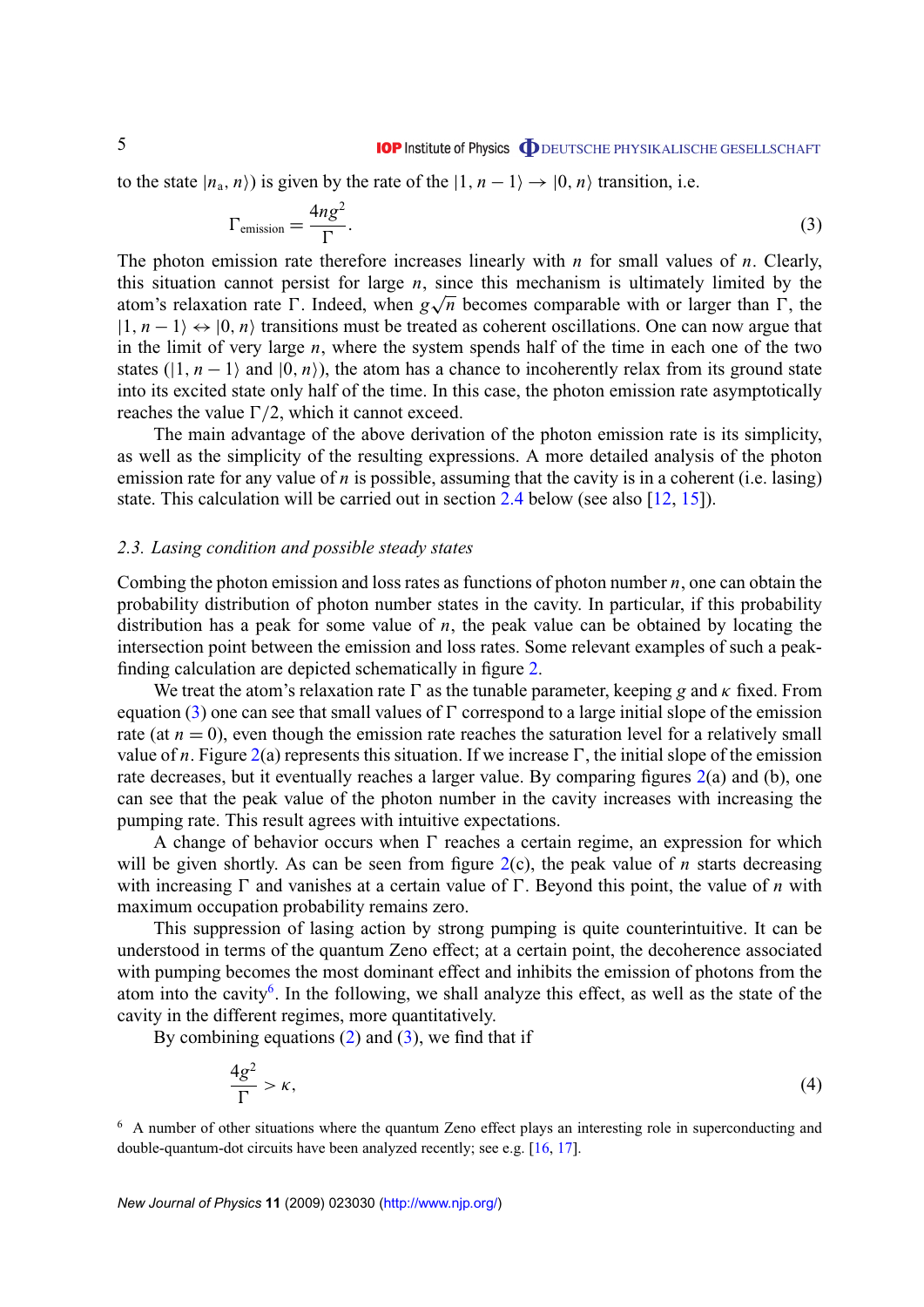<span id="page-5-0"></span>

**Figure 2.** Schematic plot of the photon emission rate  $\Gamma_{\text{emission}}$  (green solid line) and the photon loss rate  $\Gamma_{\text{loss}}$  (blue dashed line) as functions of the photon number in the cavity *n*. The intersection point (red circle) determines the value of *n* in the photon-number probability distribution with the highest probability. Going from (a) to (d),  $\Gamma$  is increased, whereas  $\kappa$  is kept fixed.

the photon emission rate is larger than the photon loss rate, assuming a small photon number in the cavity. Starting with a small photon number, the number increases exponentially in time. The growth in photon number continues until the peak value of *n* is reached, as represented by the circles in figures  $2(a)$  and (b). If, on the other hand, equation [\(4\)](#page-4-0) is not satisfied, the loss rate will be higher than the emission rate, and lasing would not occur. Equation [\(4\)](#page-4-0) can therefore be considered a second threshold condition for lasing in this setup. Note that population inversion is guaranteed in this model and that all emission from the atom goes into the cavity.

We now consider the situation where the lasing condition [equation [\(4\)](#page-4-0)] is satisfied, and we analyze the probability distribution of the photon number in the cavity. Deep in the lasing regime, we can assume that the emission rate is well approximated by  $\Gamma/2$ . The loss rate is still given by equation [\(2\)](#page-3-0). The peak in the photon-number probability distribution therefore occurs at

$$
n_{\text{max}} = \frac{\Gamma}{2\kappa}.\tag{5}
$$

Note that this steady-state photon number is independent of the atom–cavity coupling strength. It is also worth mentioning that this relation remains valid even if  $\Gamma$  is smaller than *g*.

The width of the probability distribution can be calculated as follows. The 'probability current' from the  $(n - 1)$ -photon state to the *n*-photon state is given by

$$
W_{n-1\to n} = \frac{\Gamma}{2} P_{n-1},\tag{6}
$$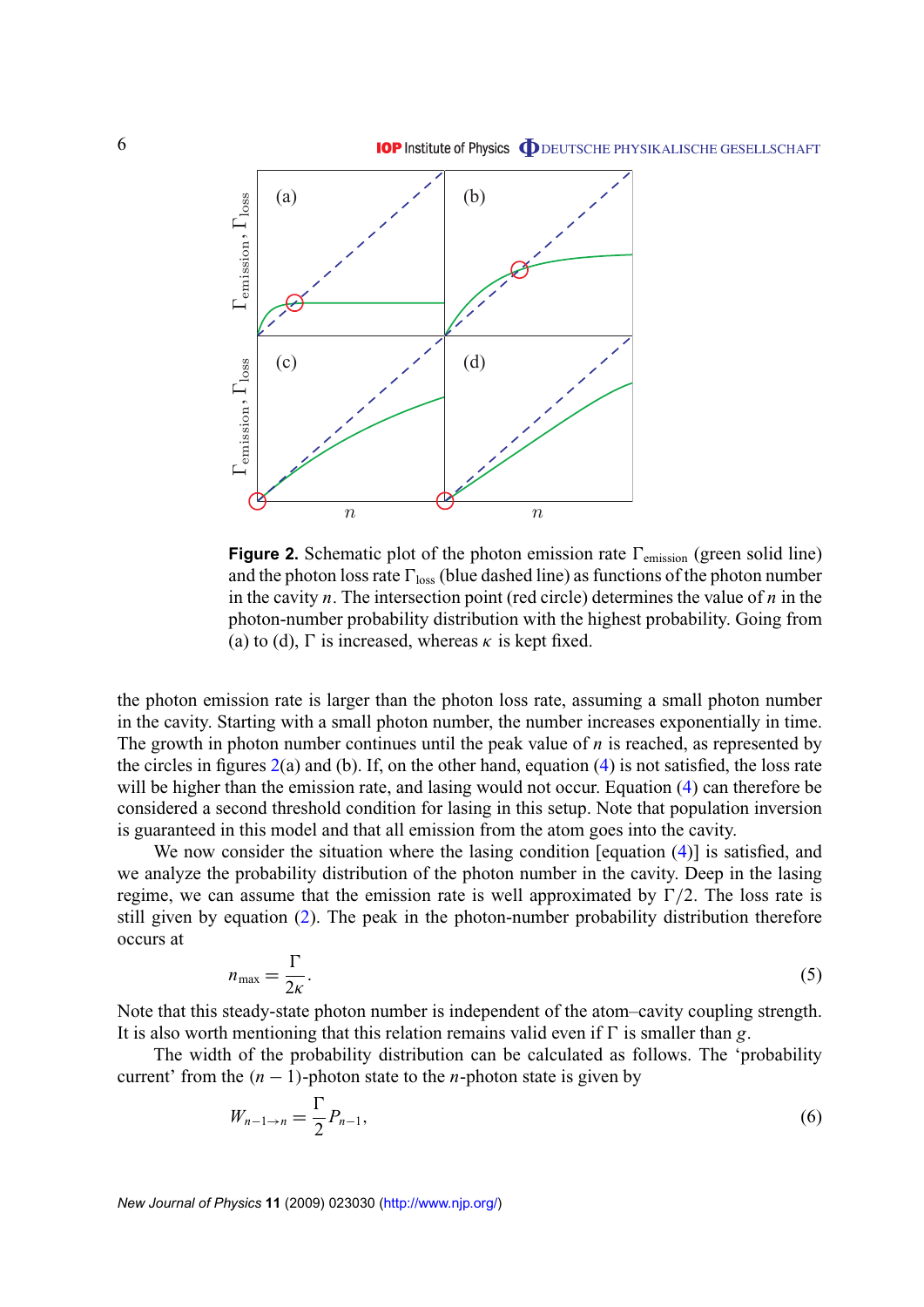<span id="page-6-0"></span>whereas the probability current in the opposite direction is given by

$$
W_{n \to n-1} = n\kappa P_n = \frac{\Gamma}{2} P_n + (n - n_{\text{max}}) \kappa P_n.
$$
 (7)

Here  $P_n$  is the probability of having *n* photons in the cavity. Using the detailed balance equation, i.e.  $W_{n-1\to n} = W_{n\to n-1}$ , the above two equations can be combined to give

$$
\frac{P_n - P_{n-1}}{P_n} \approx -\frac{n - n_{\text{max}}}{n_{\text{max}}},\tag{8}
$$

which can be integrated to give the probability distribution

$$
P_n = P_{\text{max}} \exp\left\{-\frac{(n - n_{\text{max}})^2}{2n_{\text{max}}}\right\}.
$$
\n(9)

The width of the probability distribution is therefore of the order of  $\sqrt{n_{\text{max}}}$ , as would be expected for the lasing state.

We now turn to the situation where lasing is suppressed, i.e. when  $4g^2 < \Gamma \kappa$ . In the linear regime (i.e. when *n* is small), we can write simple detailed balance equations for  $P_n$ :

$$
\frac{P_{n+1}}{P_n} = \frac{\Gamma_{\text{emission}}(n)}{\Gamma_{\text{loss}}(n+1)} = \frac{4 g^2}{\Gamma \kappa}.
$$
\n(10)

This equation can be identified as the detailed-balance equation for a cavity in thermal equilibrium at effective temperature

$$
T_{\text{eff}} = \frac{\hbar \omega_0}{k_B} \left[ \log \left\{ \frac{\Gamma \kappa}{4 g^2} \right\} \right]^{-1}.
$$
 (11)

Note that here we are neglecting the small ambient temperature of the cavity. Using the Bose-distribution formula, we find that the average number of photons at the above effective temperature is given by

$$
\langle n \rangle = \left(\frac{\Gamma \kappa}{4g^2} - 1\right)^{-1}.\tag{12}
$$

Therefore, if we start from large values of  $\Gamma$  and gradually decrease it, the average number of photons in the cavity starts increasing. This number follows a  $1/x$ -type function that diverges at the threshold condition. The nonlinearity in the emission rate [see figure  $2(c)$  $2(c)$ ] prevents the photon number from diverging at the critical value of  $\Gamma$ ; instead the system changes behavior and enters the lasing regime.

## *2.4. Semiclassical derivation*

In this subsection, we briefly review a mean-field approximation that can be used to find an analytic expression for the number of photons in the cavity in the lasing state. We follow closely the calculation of [\[12\]](#page-15-0): we write equations of motion for the expectation values of the relevant operators (in the rotating frame for simplicity), and from the stationary steady-state solution we extract the number of photons in the cavity.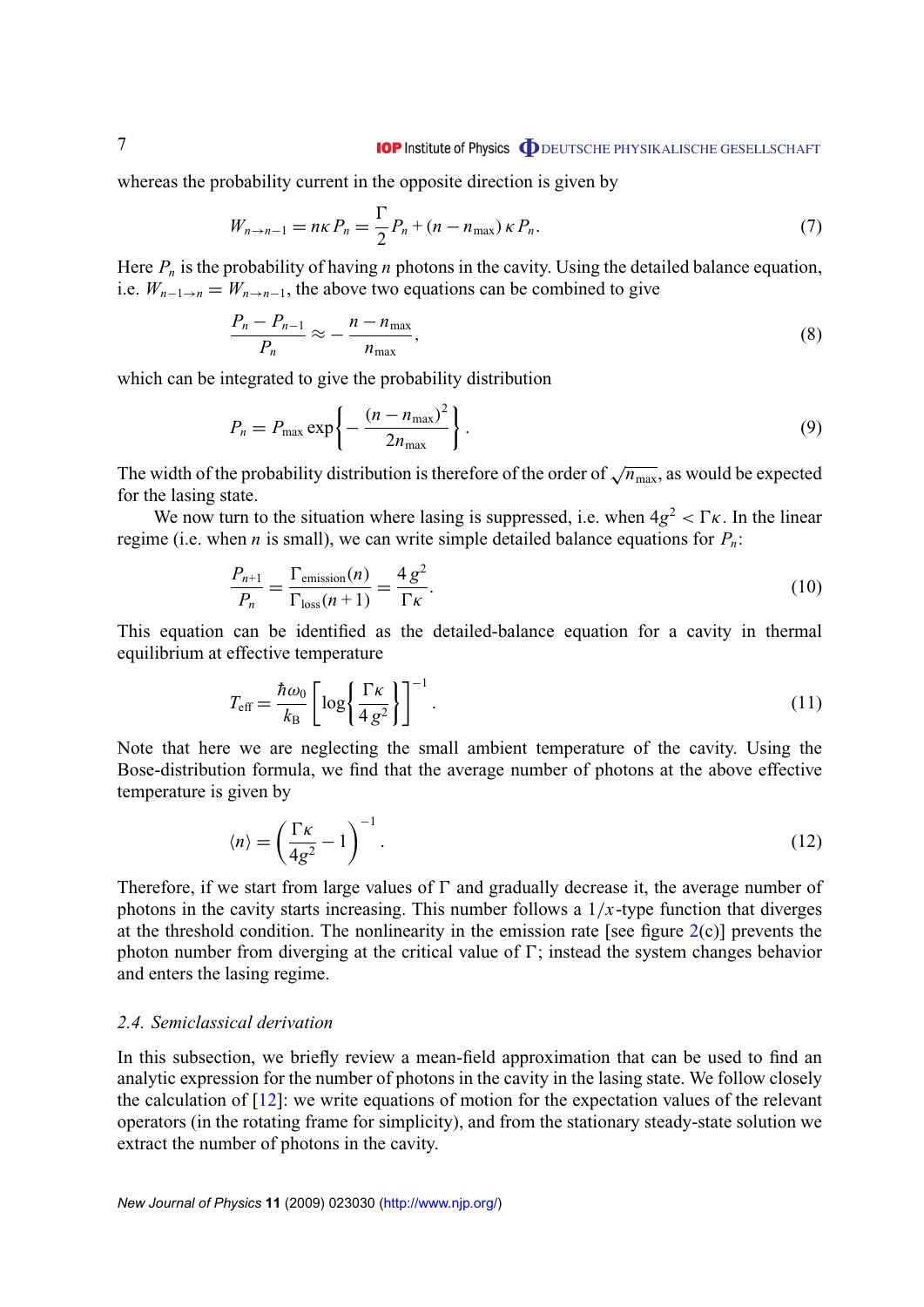#### **IOP** Institute of Physics **ODEUTSCHE PHYSIKALISCHE GESELLSCHAFT**

<span id="page-7-0"></span>We start with the Lindblad master equation for the model under consideration (see e.g.  $[14]$ )

$$
\frac{d\rho}{dt} = -\frac{i}{\hbar} \left[ \hat{H}, \rho \right] + \Gamma \left( \hat{\sigma}_+ \rho \hat{\sigma}_- - \frac{1}{2} \hat{\sigma}_- \hat{\sigma}_+ \rho - \frac{1}{2} \rho \hat{\sigma}_- \hat{\sigma}_+ \right) \n+ \kappa \left( \hat{a} \rho \hat{a}^\dagger - \frac{1}{2} \hat{a}^\dagger \hat{a} \rho - \frac{1}{2} \rho \hat{a}^\dagger \hat{a} \right),
$$
\n(13)

where  $\rho$  is the density matrix of the total system, and  $\hat{\sigma}_{\pm}$  are the raising and lowering operators of the atom. We can now multiply this equation on the left by any operator  $\hat{A}$  and take the trace over the density matrix. The result is an equation of motion for the average value of the operator  $\hat{A}$ , denoted by  $\langle A \rangle$ .

The relevant equations of motion are:

$$
\frac{d \langle a \rangle}{dt} = g \langle \sigma_{-} \rangle - \frac{\kappa}{2} \langle a \rangle,
$$
\n
$$
\frac{d \langle \sigma_{-} \rangle}{dt} = g \langle a \sigma_{z} \rangle - \frac{\Gamma}{2} \langle \sigma_{-} \rangle,
$$
\n
$$
\frac{d \langle \sigma_{z} \rangle}{dt} = -2 g \langle a^{\dagger} \sigma_{-} + a \sigma_{+} \rangle + \Gamma (1 - \langle \sigma_{z} \rangle).
$$
\n(14)

Using the mean-field approximation (i.e. setting  $\langle a\sigma_z \rangle = \langle a \rangle \langle \sigma_z \rangle$ , etc), choosing  $\langle a \rangle$  to be real and setting the left-hand sides to zero (for the steady-state solution), we find for the average number of photons in the cavity (using the relation  $\langle n \rangle = \langle a^2 \rangle$ )

$$
\langle n \rangle = \frac{\Gamma}{2\kappa} \left( 1 - \frac{\Gamma \kappa}{4g^2} \right). \tag{15}
$$

This expression is the mean-field approximation of the number of photons in the cavity. It predicts that deep in the lasing regime, i.e. when the second term inside the parentheses can be neglected, the number of photons will be given by  $\Gamma/2\kappa$ . It also predicts that the photon number will start decreasing with increasing  $\Gamma$  and will vanish when  $\Gamma \kappa/(4g^2) = 1$ . Both these results agree with the results of section [2.3.](#page-4-0) Note that the semiclassical calculation deals with average values, and therefore is not suited for describing the thermal state (which requires knowledge of the probability distribution of the photon occupation number in the cavity).

# *2.5. Numerical calculations*

We now solve equation (13) numerically for different values of  $\Gamma$ , keeping *g* and  $\kappa$  fixed. As representative quantities that manifest the differences between the lasing and suppressed-lasing regimes, we plot in figure [3](#page-8-0) the average photon number in the cavity  $\langle n \rangle$  and the photon number with maximum probability  $n_{\text{max}}$  as functions of the parameter  $\Gamma \kappa/(4g^2)$ .

The average photon number  $\langle n \rangle$  agrees with the analytic expressions of section [2.3](#page-4-0) [equations  $(5)$  and  $(12)$ ] away from the threshold on both the lasing and thermal sides. The maximum-probability number  $n_{\text{max}}$  agrees with the quadratic function derived in section [2.4](#page-6-0) (see also [\[12\]](#page-15-0)) throughout the lasing regime.  $n_{\text{max}}$  coincides with  $\langle n \rangle$  deep in the lasing regime, but it decreases faster as the threshold is approached and clearly exhibits an abrupt change of behavior when the threshold condition is crossed.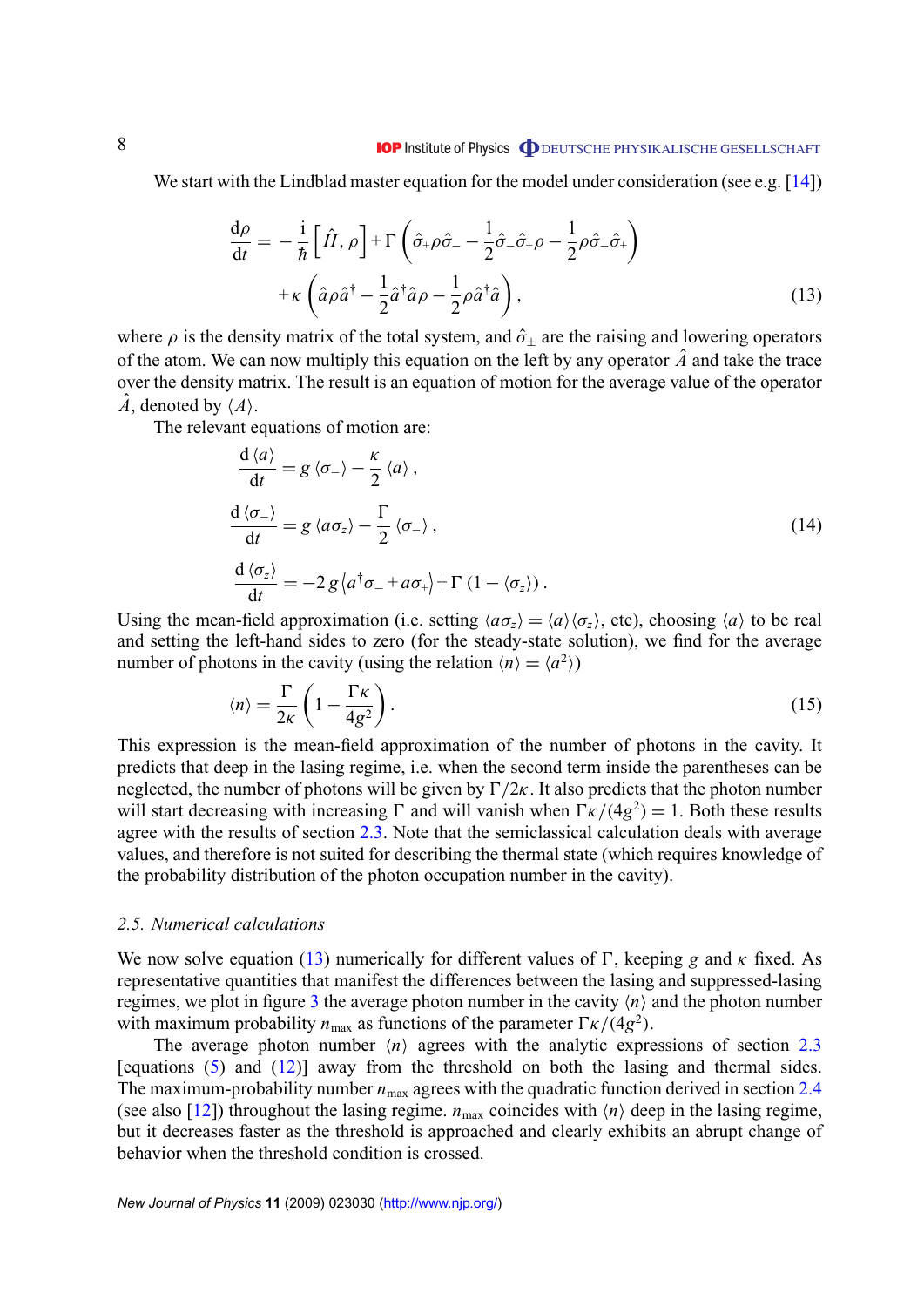<span id="page-8-0"></span>

**Figure 3.** Average photon number  $\langle n \rangle$  (blue solid line) and maximum-probability photon number  $n_{\text{max}}$  (green solid line) in the cavity as functions of the parameter  $\Gamma \kappa/(4g^2)$ . Note that  $n_{\text{max}}$  corresponds to red circles in figure [2.](#page-5-0) The values  $g/\omega_0 = 8 \times 10^{-3}$  and  $\kappa/\omega_0 = 5 \times 10^{-3}/(2\pi)$  were used in the numerical calculations. The red dashed line shows the predictions of equation [\(5\)](#page-5-0) in the lasing regime, and the red dotted line shows the predictions of equation [\(12\)](#page-6-0) in the thermal regime. The green line agrees very well with the predictions of the semiclassical calculation [equation [\(15\)](#page-7-0)].



**Figure 4.** Occupation probability as a function of photon number in the cavity for a point in the lasing regime (a;  $\Gamma \kappa/(4g^2) = 0.5$ ) and one in the thermal regime (b;  $\Gamma \kappa/(4g^2) = 1.25$ ). The system parameters are given in figure 3. The curve in (a) is fitted very well by a Gaussian function, and the curve in (b) is fitted very well by a Boltzmann thermal-distribution function.

In figure 4, we plot the probability distribution of the photon number in the cavity for two points in figure 3, one in the lasing state and one in the thermal state. Apart from a small regime around the lasing-suppression threshold, the probability distribution is fitted very well by a Gaussian function in the lasing regime and by an exponential (i.e. Boltzmann distribution) function in the thermal regime.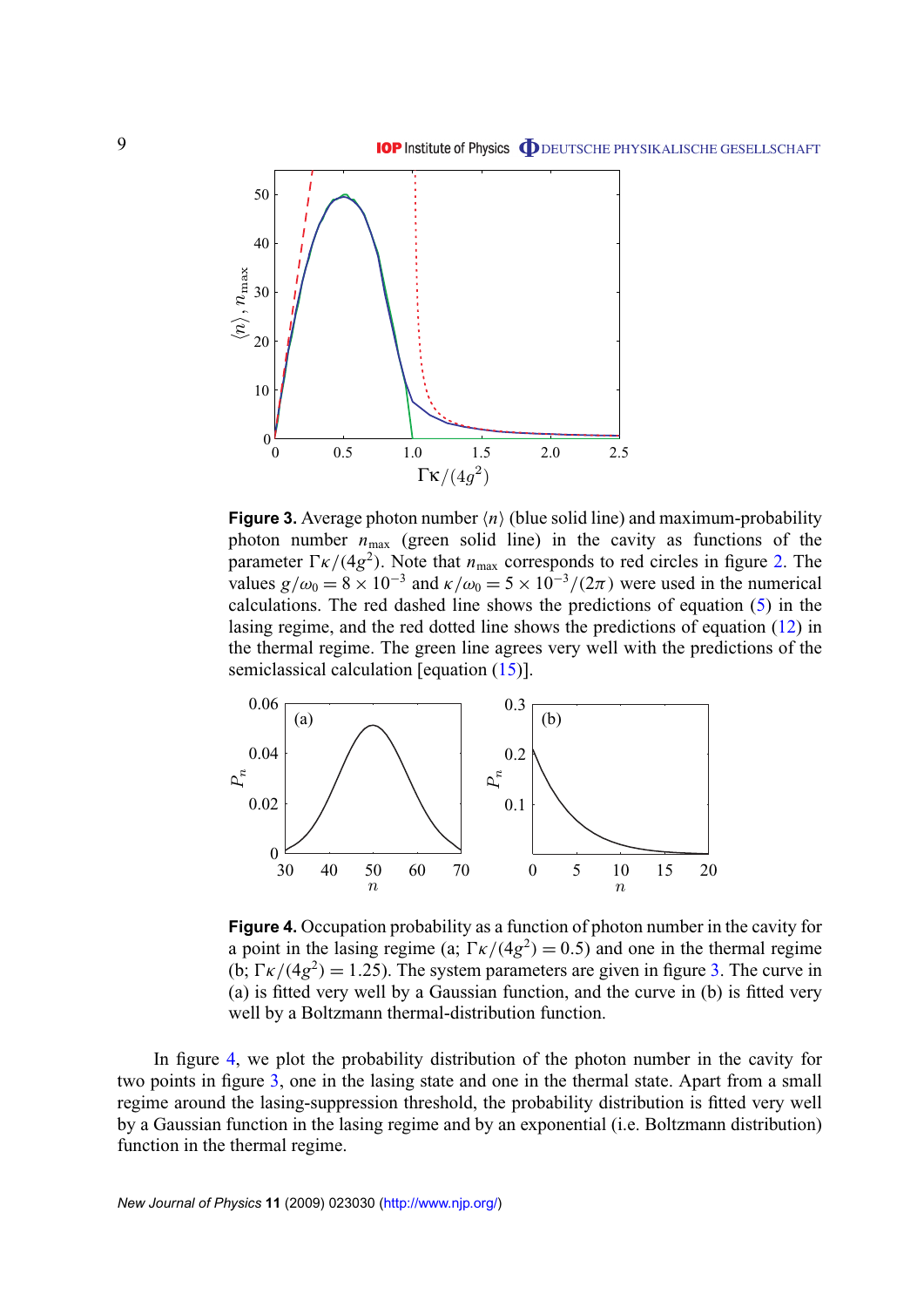## <span id="page-9-0"></span>**3. The three-level atom**

We now consider a model that corresponds more closely to the experiment of [\[9\]](#page-15-0), i.e. a Cooperpair box coupled to a harmonic-oscillator circuit element. In the analogy with conventional lasers using natural atoms, the Cooper-pair box plays the role of the atom, whereas the linear circuit element plays the role of the cavity. We follow the methods explained in section [2](#page-2-0) above and apply them to this more realistic model with a three-level atom. It should be noted here that there has been some work in the past on single-atom lasers using three-level atoms or ions [\[12,](#page-15-0) [13\]](#page-15-0). The model we consider here, however, provides a more accurate description of the experimental situation of main interest to us [\[9\]](#page-15-0).

#### *3.1. The model*

The Hamiltonian of the system is now given by

$$
\hat{H} = \frac{\hbar \omega_a}{2} \left( \cos \theta \hat{\sigma}_z + \sin \theta \hat{\sigma}_x \right) + \hbar \omega_0 \hat{a}^\dagger \hat{a} + g_0 \sigma_z \left( \hat{a} + \hat{a}^\dagger \right), \tag{16}
$$

where, as before,  $\omega_a$  is the atom's characteristic frequency and  $\omega_0$  is the cavity's natural frequency, and these two frequencies are taken to be equal. The angle  $\theta$  represents the deviation of the atom's bias point from the so-called degeneracy point, and  $g_0$  is the atom–cavity coupling strength. In the three-level-atom model, the Pauli matrices  $\hat{\sigma}_x$  and  $\hat{\sigma}_z$  operate on the two active atomic states, with no need to include the third (inert) state explicitly in the Hamiltonian (in particular, the energy of the third state does not affect the results below).

A schematic diagram of the photon emission mechanism is shown in figure [5,](#page-10-0) including the dissipative processes. The state with  $N+1$  Cooper pairs in the box can relax to the state with  $N$ Cooper pairs and an unpaired electron in the box and an electron added to the drain electrode (this transition occurs with rate  $\Gamma_1$ ). This state can relax further when the unpaired electron tunnels from the box into the drain electrode (with rate  $\Gamma_2$ ). Once the box has *N* Cooper pairs and no unpaired electrons, its coupling to the source electrode allows a new Cooper pair to tunnel from the source electrode to the box.

One can now see how the inverted relaxation process occurs. Using an applied gate voltage to the Cooper-pair box, the system is biased such that the state with  $N+1$  Cooper pairs in the box is lower in energy than the state with *N* Cooper pairs, assuming a fixed number of electrons in the drain electrode. Under this condition, the state of the box with  $N+1$  Cooper pairs can, on a qualitative level, be identified as the ground state  $|0\rangle$ , and the state with *N* Cooper pairs in the box can be identified as the excited state  $|1\rangle$ . When the box starts in the state with  $N + 1$  Cooper pairs and one electron tunnels out of the box into the drain electrode, the artificial atom goes from the ground state  $|0\rangle$  to a third state that contains *N* Cooper pairs and one unpaired electron in the box. Barring coincidences, the extra unpaired electron in the box acts as an additional gate voltage, moving the Cooper-pair box away from the degeneracy point and from resonance with the cavity. As a result, this third level will not be involved in any coherent dynamics and can, for our purposes, be considered completely inert. Once in the inert state, the unpaired electron can tunnel from the box to the drain electrode and the atom relaxes to its excited state  $|1\rangle$ , thus completing the relaxation process. The fact that the states of the source and drain electrodes change during the relaxation processes, which is needed in order to ensure that energy is always lowered in each step of the relaxation process, does not need to be explicitly taken into account once we have established the mechanism for the inverted relaxation process in the Cooper-pair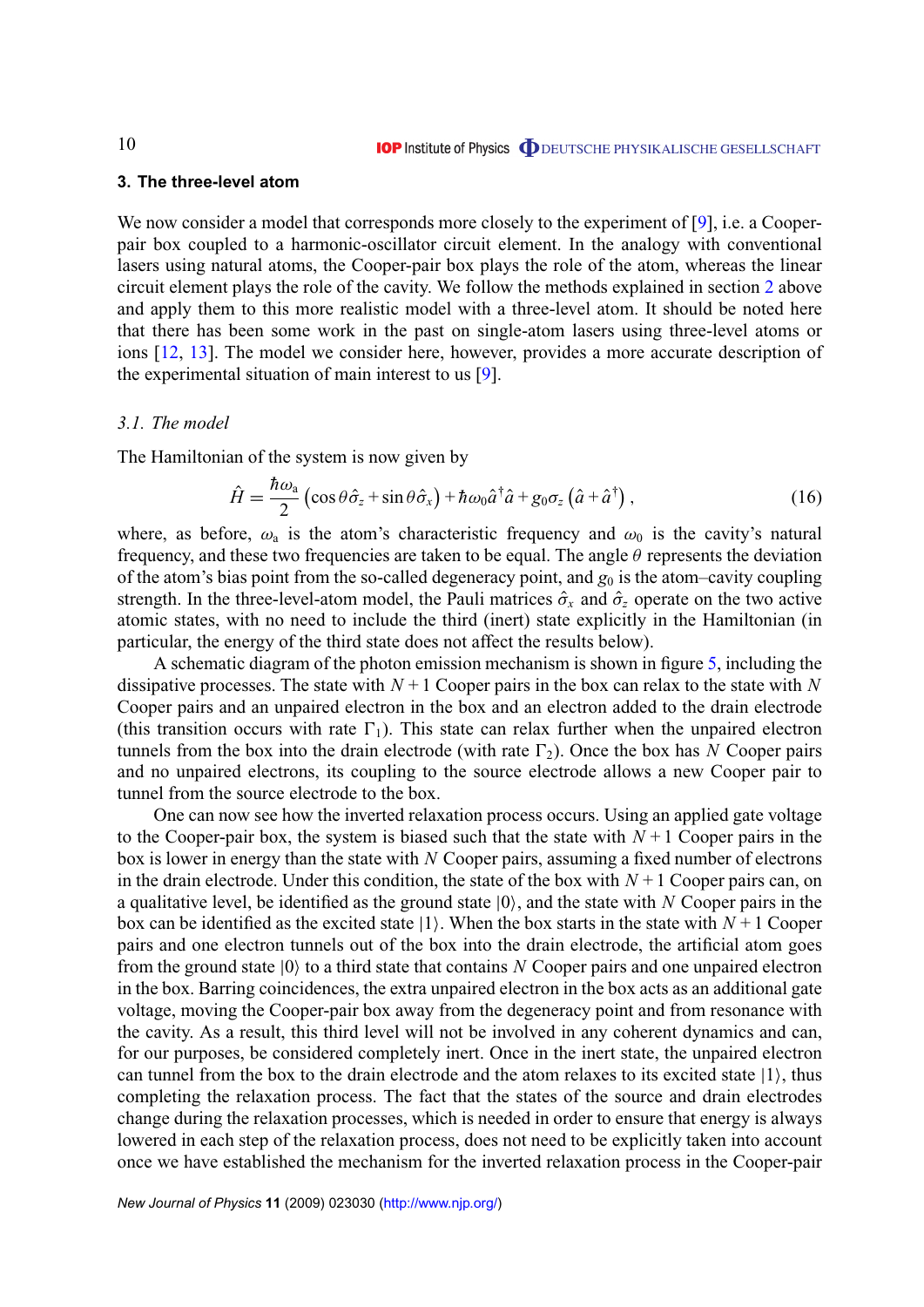<span id="page-10-0"></span>

**Figure 5.** The different processes involved in lasing for the experiment of [\[9\]](#page-15-0). The first, second and third quantum numbers represent, respectively, the number of Cooper pairs in the box, the number of unpaired electrons in the box and the number of electrons in the drain electrode. The box is resonantly coupled to a cavity mode, and the two can exchange excitations. The states with *N* and  $N+1$ Cooper pairs in the box are coupled because the box is biased in the vicinity of the so-called degeneracy point, so that Cooper pairs can tunnel coherently between the box and the source electrode. The system's total energy is lowered every time an electron tunnels (in a dissipative process) from the box to the drain electrode. The state with  $N+1$  Cooper pairs and a single unpaired electron in the box does not participate in the lasing mechanism. The inset in the bottom-left corner of the figure shows the same processes as in the main part of the figure, but in the energy eigenbasis of the Cooper-pair box. Because of the mixing between the Cooper-pair number states in the energy eigenstates of the box, the different relaxation rates shown in that inset obey the relations  $\gamma_{0\to 2} = \Gamma_1 \cos^2(\theta/2)$ ,  $\gamma_{1\to 2} = \Gamma_1 \sin^2(\theta/2), \gamma_{2\to 1} = \Gamma_2 \cos^2(\theta/2)$  and  $\gamma_{2\to 0} = \Gamma_2 \sin^2(\theta/2)$ . The inset in the top-right corner of the figure shows a truncated model of a three-level atom where relaxation processes take the atom from the ground state  $(|0\rangle)$  to an inert state  $(|2\rangle)$  and then to the excited state  $(|1\rangle)$ .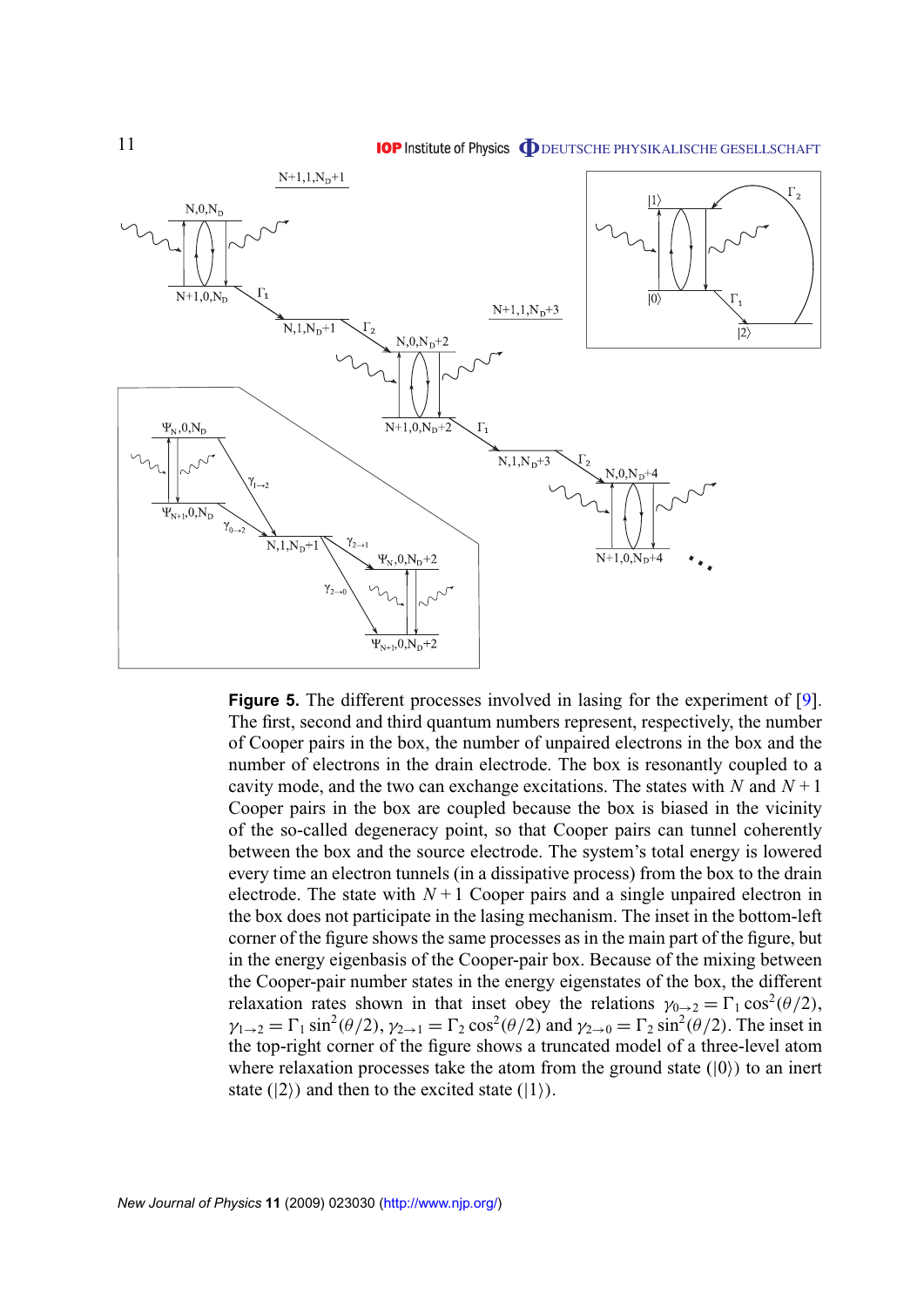<span id="page-11-0"></span>box. Note that there are additional relaxation processes in figure [5,](#page-10-0) which occur because the ground and excited states of the box are superpositions of the states with *N* and  $N + 1$  Cooper pairs in the box.

#### *3.2. Photon emission and loss rates*

The derivation of the emission rate is less straightforward in this case than in section [2.2.](#page-3-0) Nevertheless, it can be done, and we carry it out here.

First we consider the small-*n* limit, where photon emission can be treated as an incoherent process. When the atom is in the state  $|1\rangle$ , the process by which it emits a photon into the cavity still occurs with the rate given by equation  $(3)$ , noting that the relevant relaxation rate here is  $\Gamma_1$  (which is the relaxation rate out of the space of active atomic states and represents the decoherence rate in that space) and now we have  $g = g_0 \sin \theta$ . One difference between the present case and that of section [2.2](#page-3-0) is that now the atom can undergo recurring transitions between the states  $|0\rangle$ ,  $|1\rangle$  and  $|2\rangle$  even without the emission or absorption of photons. Therefore, we need to include some additional arguments in order to take the above fact into account. When the atom is in the state  $|0\rangle$ , the process by which it absorbs a photon from the cavity occurs with the same rate as the one for photon emission. The net photon emission rate is therefore given by

$$
\Gamma_{\text{emission}} = \frac{4ng^2}{\Gamma_1} \left( P_1 - P_0 \right),\tag{17}
$$

where  $P_j$  is the occupation probability of atomic state *j*. Using the relaxation rates shown in figure [5,](#page-10-0) we can derive the probabilities of the different states:

$$
P_0 = \frac{\tan^2(\theta/2)}{\tan^2(\theta/2) + \cot^2(\theta/2) + (\Gamma_1/\Gamma_2)},
$$
  
\n
$$
P_1 = \frac{\cot^2(\theta/2)}{\tan^2(\theta/2) + \cot^2(\theta/2) + (\Gamma_1/\Gamma_2)}
$$
  
\n
$$
P_2 = \frac{\Gamma_1/\Gamma_2}{\tan^2(\theta/2) + \cot^2(\theta/2) + (\Gamma_1/\Gamma_2)},
$$
\n(18)

which gives

$$
P_1 - P_0 = \frac{\cos \theta}{\cos^2 \theta + ((1/2) + (\Gamma_1/4\Gamma_2))\sin^2 \theta}.
$$
 (19)

With this expression we find that the net emission rate in the small-*n* limit is given by

$$
\Gamma_{\text{emission}} = \frac{4ng^2}{\Gamma_1} \left( \frac{\cos \theta}{\cos^2 \theta + ((1/2) + (\Gamma_1/4\Gamma_2)) \sin^2 \theta} \right). \tag{20}
$$

Deep in the lasing regime, strong coupling with the cavity causes the atom to quickly reach equal populations of the states  $|0\rangle$  and  $|1\rangle$  every time it enters the space of active states. Relaxation from the active space to the inert state therefore occurs with rate  $\Gamma_1/2$ . Relaxation from the inert state back to the active space occurs with rate  $\Gamma_2$ . The atom's resetting rate (or Cooper-pair current) is therefore given by  $(\Gamma_1/2) \times \Gamma_2/(\Gamma_1/2 + \Gamma_2)$ , which is the rate for a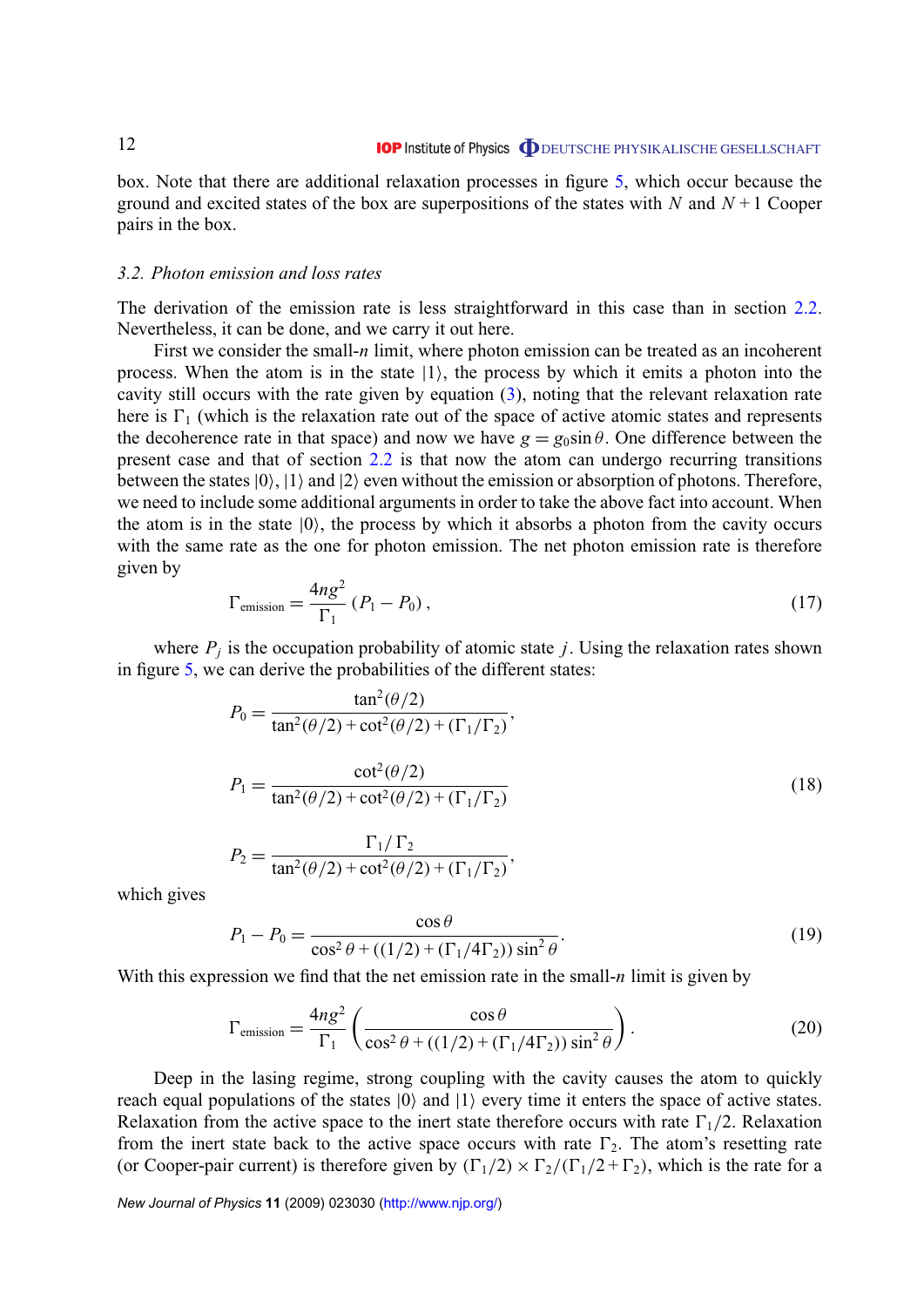<span id="page-12-0"></span>13

sequence of such recurrent relaxation steps. Since the atom has two possibilities when relaxing from the inert state to the active space [state |1) with probability  $\cos^2(\theta/2)$  and state  $|0\rangle$  with probability  $\sin^2(\theta/2)$ , the net photon emission rate will be given by

$$
\Gamma_{\text{emission}} = \frac{(\Gamma_1/2) \times \Gamma_2}{(\Gamma_1/2) + \Gamma_2} \times \cos \theta.
$$
\n(21)

In the following subsection, we use the above rates to describe the state of the cavity.

#### *3.3. Lasing condition and possible steady states*

We can now follow the arguments of section [2.3](#page-4-0) with the expressions just derived in section [3.2](#page-11-0) and describe different properties of the system.

Setting the photon emission rate in the small-*n* limit [equation  $(20)$ ] equal to the photon loss rate [equation [\(2\)](#page-3-0)], we find the threshold condition

$$
\frac{\Gamma_1 \kappa}{4g^2} = \frac{\cos \theta}{\cos^2 \theta + [(1/2) + (\Gamma_1/4\Gamma_2)]\sin^2 \theta}.
$$
\n(22)

Deep in the lasing regime, equating the emission rate  $[equation (21)]$  to the loss rate [equation [\(2\)](#page-3-0)] gives an average photon number of

$$
\langle n \rangle = \frac{1}{\kappa} \frac{\left(\Gamma_1/2\right) \times \Gamma_2}{\left(\Gamma_1/2\right) + \Gamma_2} \cos \theta \tag{23}
$$

In the suppressed-lasing regime, we find a thermal state with effective temperature

$$
T_{\rm eff} = \frac{\hbar \omega_0}{k_B} \left[ \log \left\{ \frac{\Gamma_1 \kappa}{4g^2} \frac{\cos^2 \theta + ((1/2) + (\Gamma_1/4\Gamma_2)) \sin^2 \theta}{\cos \theta} \right\} \right]^{-1}.
$$
 (24)

Except for the above modified expressions, the qualitative physical description of the system remains essentially the same as the one given in section [2.3.](#page-4-0)

## *3.4. Semiclassical calculation*

We now follow the semiclassical approach to derive the average photon number in the lasing state for the three-level-atom model. Using equations  $(14)$  as a template and figure [5](#page-10-0) as a guide for the relevant dissipative processes, we write the equations of motion:

$$
\frac{d \langle a \rangle}{dt} = g \langle \sigma_{-} \rangle - \frac{\kappa}{2} \langle a \rangle ,
$$
\n
$$
\frac{d \langle \sigma_{-} \rangle}{dt} = g \langle a (P_{1} - P_{0}) \rangle - \frac{\gamma_{0 \to 2} + \gamma_{1 \to 2}}{2} \langle \sigma_{-} \rangle ,
$$
\n
$$
\frac{d(P_{1} - P_{0})}{dt} = -2 g \langle a^{\dagger} \sigma_{-} + a \sigma_{+} \rangle + \gamma_{0 \to 2} P_{0} - \gamma_{1 \to 2} P_{1} + (\gamma_{2 \to 1} - \gamma_{2 \to 0}) (1 - P_{0} - P_{1}),
$$
\n
$$
\frac{d(P_{1} + P_{0})}{dt} = -\gamma_{0 \to 2} P_{0} - \gamma_{1 \to 2} P_{1} + (\gamma_{2 \to 1} + \gamma_{2 \to 0}) (1 - P_{0} - P_{1}),
$$
\n(25)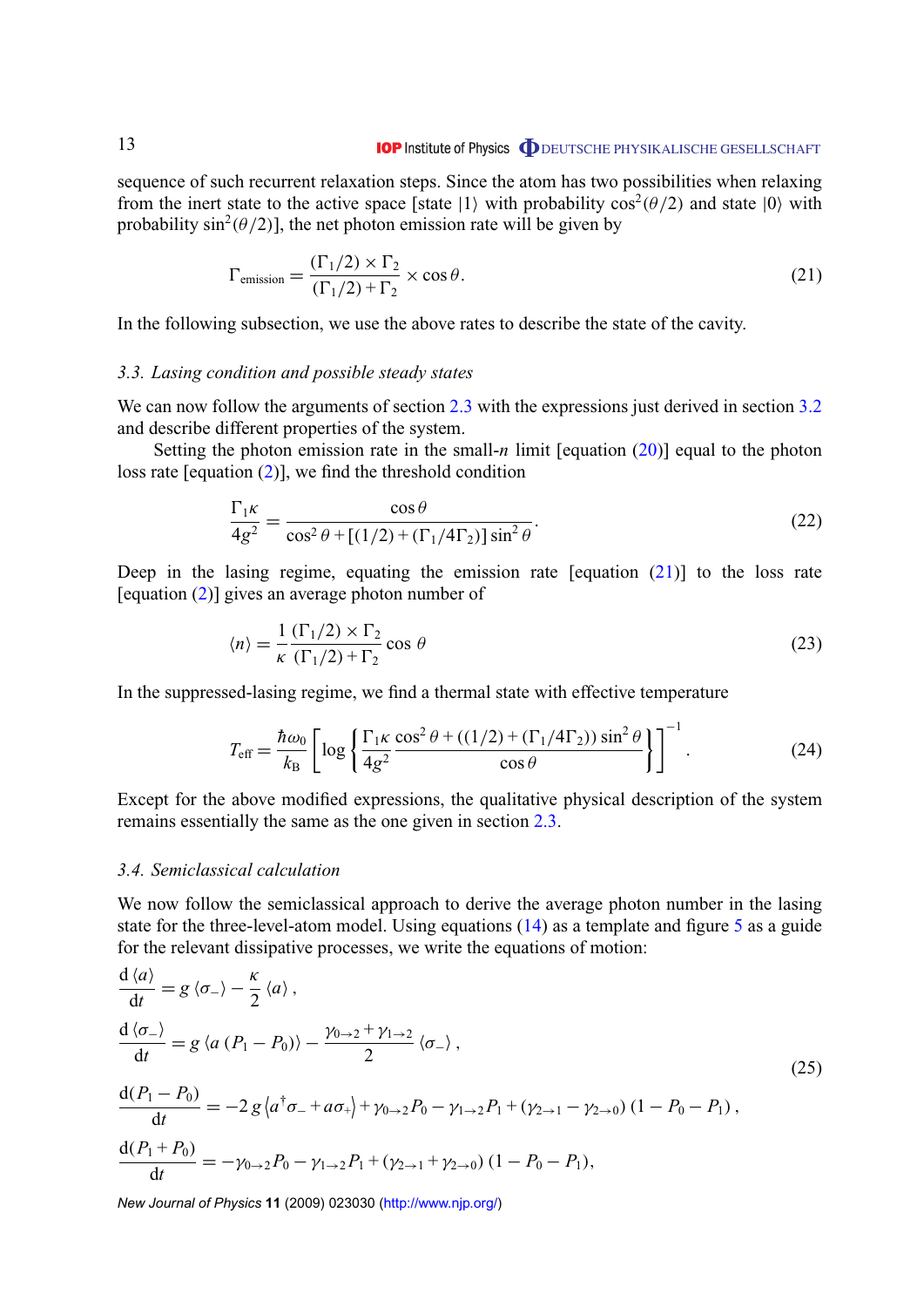#### **IOP** Institute of Physics **ODEUTSCHE PHYSIKALISCHE GESELLSCHAFT**

<span id="page-13-0"></span>where the γ's are the different relaxation rates, and  $\sigma$  transforms the state |1} into the state  $|0\rangle$ . Using the relations  $\gamma_{0\to 2} = \Gamma_1 \cos^2(\theta/2)$ ,  $\gamma_{1\to 2} = \Gamma_1 \sin^2(\theta/2)$ ,  $\gamma_{2\to 1} = \Gamma_2 \cos^2(\theta/2)$ and  $\gamma_{2\to 0} = \Gamma_2 \sin^2(\theta/2)$ , the steady-state solution of the above equations gives

$$
\langle n \rangle = \frac{1}{2\kappa} \left[ \frac{\gamma_{0\to 2} - \gamma_{1\to 2} + 2\gamma_{2\to 0} - 2\gamma_{2\to 1}}{\gamma_{0\to 2} + \gamma_{1\to 2} + 2\gamma_{2\to 0} + 2\gamma_{2\to 1}} \left\{ \left( \frac{\gamma_{0\to 2}^2}{4} - \frac{\gamma_{1\to 2}^2}{4} \right) \frac{\kappa}{2g^2} + \gamma_{2\to 0} + \gamma_{2\to 1} \right\} -\frac{(\gamma_{0\to 2} + \gamma_{1\to 2})^2}{4} \frac{\kappa}{2g^2} + \gamma_{2\to 1} - \gamma_{2\to 0} = \frac{1}{2\kappa} \left[ \frac{\Gamma_1 - 2\Gamma_2}{\Gamma_1 + 2\Gamma_2} \left\{ \frac{\Gamma_1^2 \kappa \cos \theta}{8g^2} + \Gamma_2 \right\} \cos \theta - \frac{\Gamma_1^2 \kappa}{8g^2} + \Gamma_2 \cos \theta \right] = \frac{\Gamma_1}{2\kappa} \left[ \frac{1}{1 + (\Gamma_1/2\Gamma_2)} \cos \theta - \left( 1 + \frac{1 - (\Gamma_1/2\Gamma_2)}{1 + (\Gamma_1/2\Gamma_2)} \cos^2 \theta \right) \frac{\Gamma_1^2 \kappa}{8g^2} \right].
$$
 (26)

Equation  $(26)$  is clearly more complicated than equation  $(15)$ , reflecting the more complicated nature of the two-step relaxation process in the three-level-atom model.

If we go deep into the lasing regime, i.e. by neglecting the terms containing  $\Gamma_1 \kappa / g^2$  in equation (26), we recover equation [\(23\)](#page-12-0). If we equate  $\langle n \rangle$  to zero, we recover the threshold condition in equation [\(22\)](#page-12-0). If we take the case where  $\Gamma_1 = \Gamma_2$ , equation (26) reduces to

$$
\langle n \rangle = \frac{\Gamma_1}{2\kappa} \left[ \frac{2}{3} \cos \theta - \frac{\Gamma_1 \kappa}{8g^2} \left( 1 + \frac{1}{3} \cos^2 \theta \right) \right],\tag{27}
$$

and the threshold condition is given by

$$
\frac{\Gamma_1 \kappa}{4g^2} = \frac{4\cos\theta}{3 + \cos^2\theta}.
$$
\n(28)

If we take the limit  $\Gamma_2 \gg \Gamma_1$ , equation (26) reduces to

$$
\langle n \rangle = \frac{\Gamma_1}{2\kappa} \left[ \cos \theta - \frac{\Gamma_1 \kappa}{8g^2} \left( 1 + \cos^2 \theta \right) \right],\tag{29}
$$

and the threshold condition is given by

$$
\frac{\Gamma \kappa}{4g^2} = \frac{2\cos\theta}{1 + \cos^2\theta}.
$$
\n(30)

For the parameters quoted in [\[9\]](#page-15-0), i.e.  $g = (2\pi) \times 44 \text{ MHz}$ ,  $\Gamma_1 = \Gamma_2 = (2\pi) \times 600 \text{ MHz}$ ,  $\kappa = (2\pi) \times 1.3$  MHz,  $\theta = 0.18\pi$ , one finds that the ratio  $\Gamma_1 \kappa/(4g^2) \approx 0.1$  (and  $\langle n \rangle \approx 70$ ), with the threshold occuring at  $\Gamma_1 \kappa/(4g^2) \approx 0.9$ . This set of parameters is therefore well inside the lasing regime. By reducing *g* and increasing κ (e.g. during fabrication), however, the boundary between the two regimes seems to be easily reachable. Since the pumping rate  $\Gamma$  is somewhat controllable in experiment, it should be possible to study the transition between the two regimes on a single sample.

## *3.5. Numerical calculations*

We solve the quantum-optical master equation relevant to this model [which follows straightforwardly from equation [\(13\)](#page-7-0) and figure [5\]](#page-10-0) numerically for different values of  $\Gamma_1$ , keeping *g*,  $\kappa$  and  $\Gamma_2/\Gamma_1$  fixed. We plot in figure [6](#page-14-0) the average photon number in the cavity  $\langle n \rangle$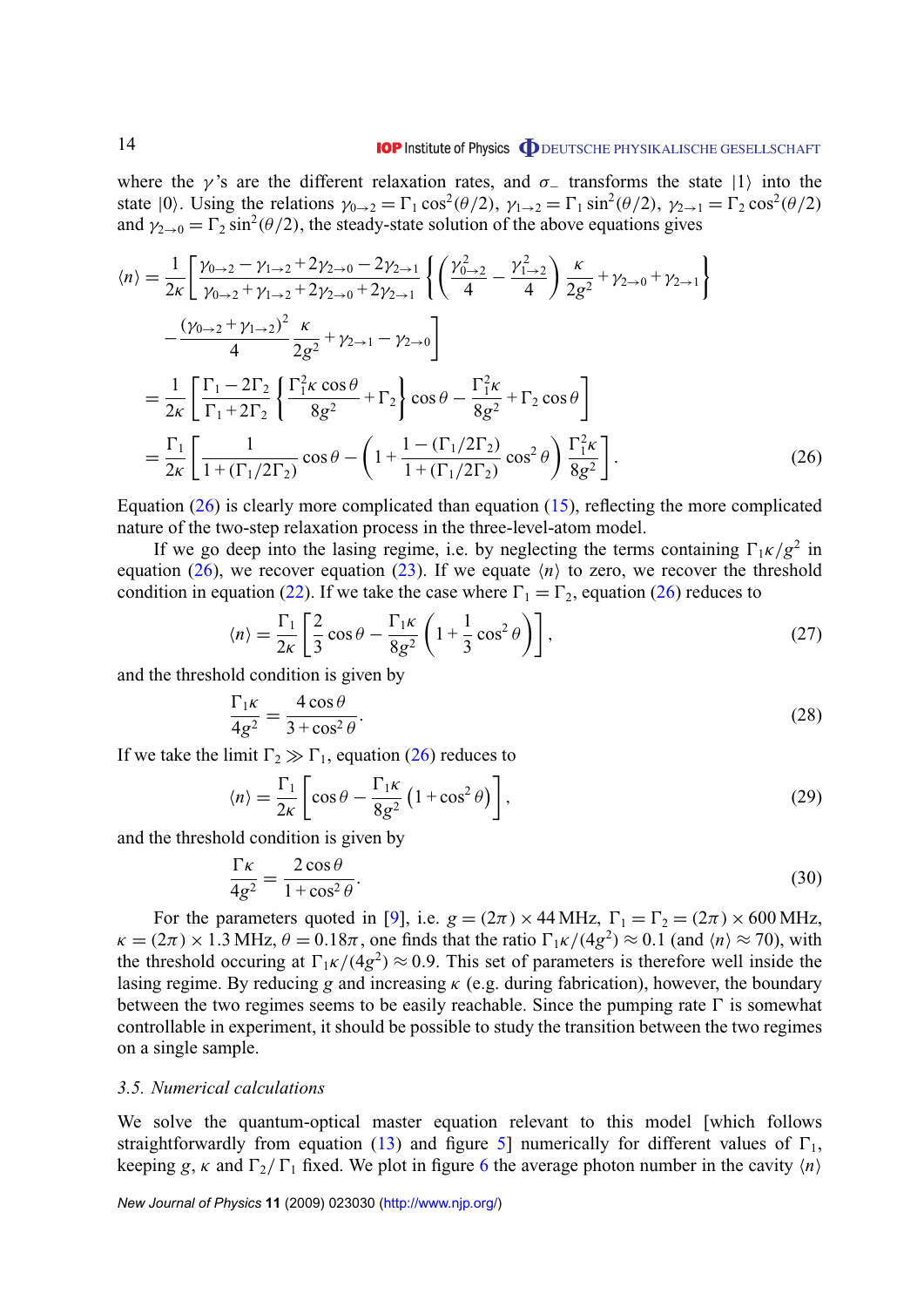<span id="page-14-0"></span>

**Figure 6.** Average photon number  $\langle n \rangle$  (solid lines) and maximum-probability photon number  $n_{\text{max}}$  (dashed lines) in the cavity as functions of the parameter  $\Gamma_1 \kappa/(4g^2)$ . The values  $g/\omega_0 = 8 \times 10^{-4}$ ,  $\kappa/\omega_0 = 5 \times 10^{-4}/(2\pi)$  and  $\theta = \pi/3$ were used in the numerical calculations. The ratio  $\Gamma_2/\Gamma_1$  is 1 for the blue (black) lines and 10 for the green (gray) lines. All the numerical results agree well with theoretical predictions. The small difference between the solid and dashed lines deep in the lasing regime is due to the discreteness of  $n_{\text{max}}$ .

and the photon number with maximum probability  $n_{\text{max}}$  as functions of  $\Gamma_1 \kappa/(4g^2)$ . The main features in figure 6 are similar to those in figure [3,](#page-8-0) which is an indication that a good intuitive understanding of the system can be obtained from the simplified two-level-atom model. The curves in figure 6 also agree with the analytic expressions given in this section. We do not plot the probability distributions here because they look very similar to the ones shown in figure [4.](#page-8-0)

## **4. Conclusion**

We have analyzed the lasing behavior of a single artificial atom in a cavity, in particular in connection with recent experiments on superconducting charge qubits. Although increased pumping strength initially results in a larger photon population in the cavity, increasing the pumping rate beyond a certain point starts to suppress the number of photons in the lasing state. When the pumping rate reaches a critical threshold value, lasing action is completely lost and a thermal state of the cavity is formed. We have analyzed the properties of both the lasing and suppressed-lasing (thermal) states. We have used a transition-rate-based approach, semiclassical calculations and numerical simulations in our analysis, and all three methods give consistent results. Our analysis and results are very relevant to the experimentally achieved situation of [\[9\]](#page-15-0), suggesting that experimental tests of the phenomena studied in this paper should be possible in the near future.